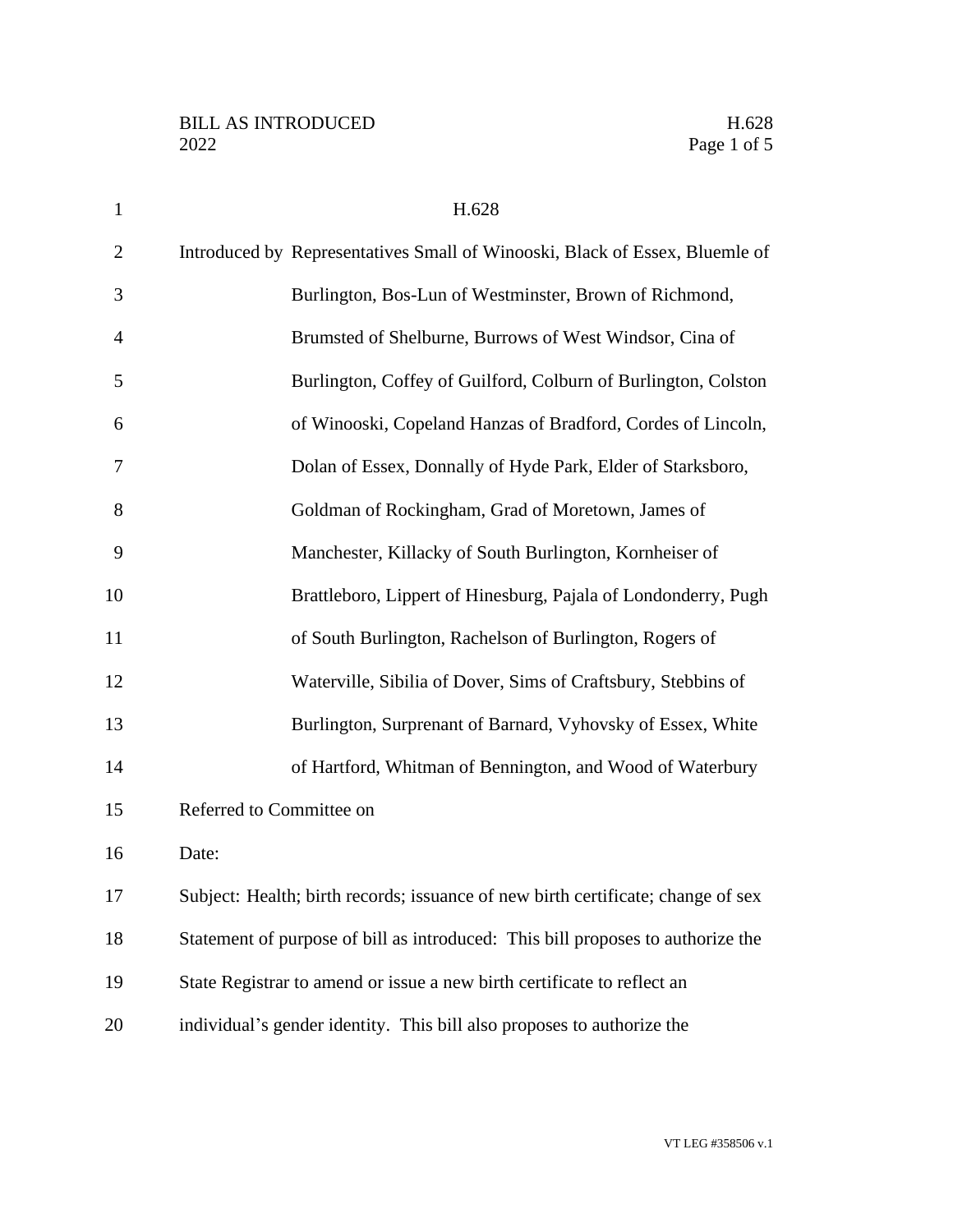1 Department of Health to adopt rules that add new gender pronouns to the list of 2 markers that be used on birth records.

| 3              | An act relating to amending a birth certificate to reflect gender identity         |
|----------------|------------------------------------------------------------------------------------|
| $\overline{4}$ | It is hereby enacted by the General Assembly of the State of Vermont:              |
| 5              | Sec. 1. LEGISLATIVE INTENT AND PURPOSE                                             |
| 6              | It is the intent of the General Assembly to promote equity by allowing all         |
| 7              | individuals, regardless of gender, to amend their vital records to accurately      |
| 8              | reflect and affirm their identities. There is a long history of discrimination and |
| 9              | violence against the LGBTQIA+ community. This act serves to mitigate               |
| 10             | future harm through the creation of a simple and equitable system to provide       |
| 11             | for all gender marker changes on a Vermont birth certificate to be made            |
| 12             | through means such as self-attestation.                                            |
| 13             | Sec. 2. 18 V.S.A. § 5112 is amended to read:                                       |
| 14             | § 5112. ISSUANCE OF NEW BIRTH CERTIFICATE; CHANGE OF SEX                           |
| 15             | $(a)(1)$ Upon receipt of an application for a new birth certificate and after      |
| 16             | receiving sufficient evidence to determine that an individual's sexual             |
| 17             | reassignment has been completed, the State Registrar shall update the              |
| 18             | Statewide Registration System and issue a new birth certificate to:                |
| 19             | (A) show that the sex of the individual born in this State has been                |
| 20             | changed; and                                                                       |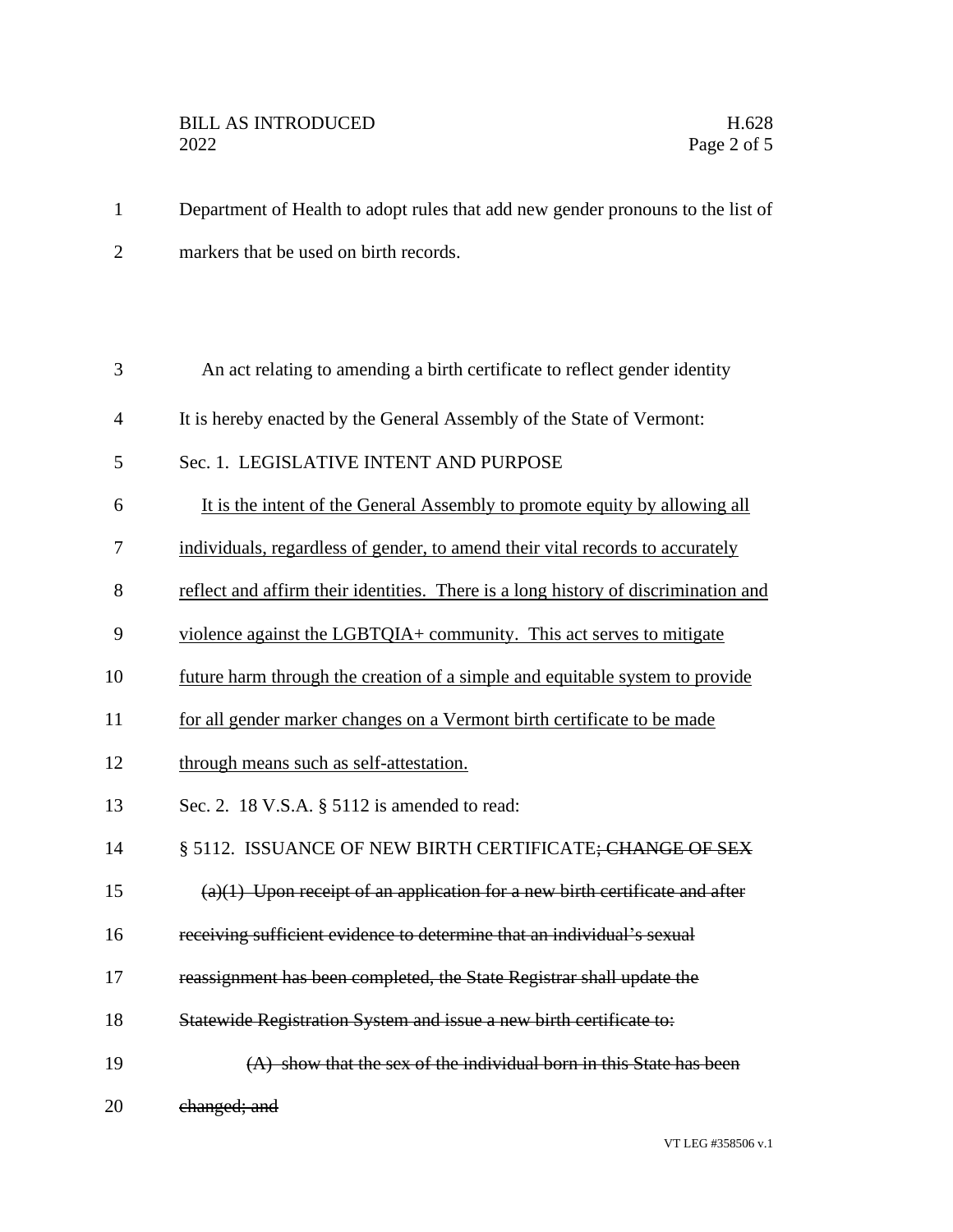## BILL AS INTRODUCED H.628<br>2022 Page 3 of 5

| $\mathbf{1}$   | (B) if the application is accompanied by a decree of the Probate                  |
|----------------|-----------------------------------------------------------------------------------|
| 2              | Division authorizing a change of name associated with the change of sex, to       |
| 3              | reflect the change of name.                                                       |
| $\overline{4}$ | (2) The State Registrar shall record in the System the identity of the            |
| 5              | person requesting the new certificate, the nature and content of the change       |
| 6              | made, the person who made the change, and the date of the change.                 |
| 7              | $(b)(1)$ An affidavit by a licensed physician who has treated or evaluated the    |
| 8              | individual stating that the individual has undergone surgical, hormonal, or       |
| 9              | other treatment appropriate for that individual for the purpose of gender         |
| 10             | transition shall constitute sufficient evidence to determine that sexual          |
| 11             | reassignment has been completed. The affidavit shall include the medical          |
| 12             | license number and signature of the physician.                                    |
| 13             | (2) If the State Registrar denies an application under this section, the          |
| 14             | applicant may petition the Probate Division of the Superior Court, which shall    |
| 15             | review the application and relevant evidence de novo to determine if the          |
| 16             | issuance of a new birth certificate under this section is warranted. If the court |
| 17             | issues a decree ordering the issuance of a new birth certificate under this       |
| 18             | section, the State Registrar shall update the Statewide Registration System and   |
| 19             | issue a new birth certificate in accordance with subsection (a) of this section.  |
| 20             | $(e)$ A new certificate issued pursuant to subsection $(a)$ of this section shall |
| 21             | be substituted for the original birth certificate in official records. The new    |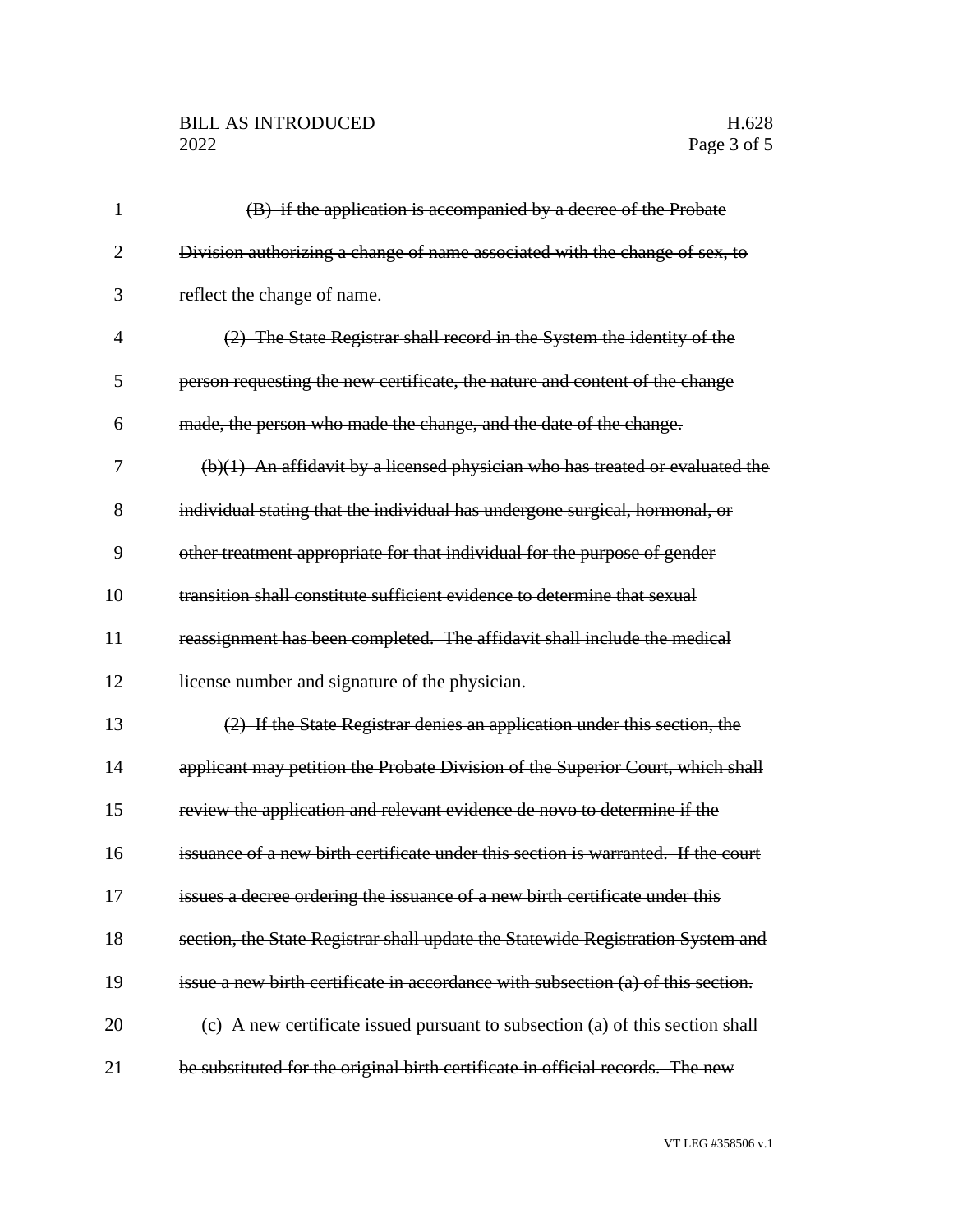| $\mathbf{1}$   | eertificate shall not show that a change in name or sex, or both, has been made.   |
|----------------|------------------------------------------------------------------------------------|
| $\overline{2}$ | The original birth certificate, the Probate Division change of name decree, if     |
| 3              | any, and any other records relating to the issuance of the new birth certificate   |
| 4              | shall be confidential and shall be exempt from public inspection and copying       |
| 5              | under the Public Records Act; however an individual may have access to his or      |
| 6              | her own records and may authorize the State Registrar to confirm that he or she    |
| 7              | issued a new birth certificate to the individual that reflects a change in name or |
| 8              | sex, or both.                                                                      |
| 9              | (d) If an individual born in this State has an amended birth certificate           |
| 10             | showing that the sex of the individual has been changed, and the birth             |
| 11             | certificate is marked "Court Amended" or otherwise clearly shows that it has       |
| 12             | been amended, the individual may receive a new birth certificate from the State    |
| 13             | Registrar upon application.                                                        |
| 14             | (a) It is the policy of the State of Vermont to honor and acknowledge all          |
| 15             | gender identities and protect public health and dignity of all individuals in      |
| 16             | Vermont, irrespective of their gender. Accordingly, the State should adopt a       |
| 17             | simple process by which an individual may amend the marker on a birth              |
| 18             | certificate to reflect the individual's gender identity.                           |
| 19             | (b) Pursuant to 3 V.S.A. chapter 25, the Department shall adopt rules as           |
| 20             | necessary for the purposes of implementing, administering, or enforcing the        |
| 21             | requirements of this section.                                                      |